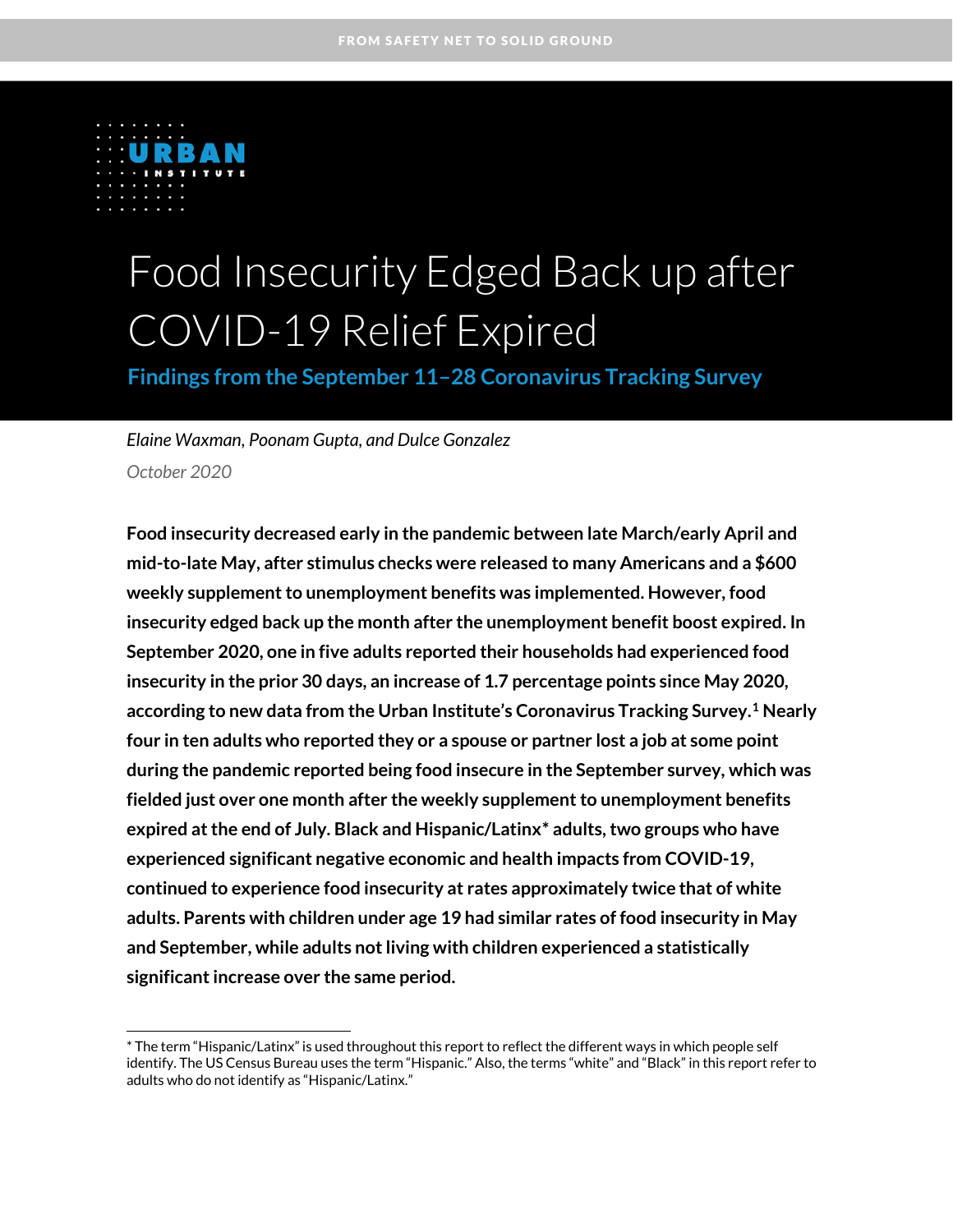In this brief, we examine how food insecurity in the US has changed across the first six months of the pandemic. Using data from the most recent wave of the Coronavirus Tracking Survey, a nationally representative survey of nonelderly adults conducted September 11–28, 2020, we compare food insecurity in September versus early in the pandemic in late March/early April and in May, after major relief legislation was passed. We find the following:

- Though household food insecurity decreased between March/April (22 percent) and May (17.9 percent) 2020, the share of adults reporting food insecurity in the past month edged back up from May to September (from 17.9 percent to 19.6 percent), after major relief programs for households expired. Emergency SNAP allotments enacted last spring increased monthly benefits for many, but not all, households and likely buffered rising food insecurity over the last several months.
- In particular, food insecurity rates have increased among those who reported their families experienced a job loss during the pandemic. Among those who said they or a spouse/partner lost a job, the food insecurity rate is nearly four in ten (37.1 percent), up from 33.6 percent in May and roughly the same level as in March/April (37.3 percent), the period just after the initial wave of job losses.
- Significant racial/ethnic disparities in food insecurity remain. In September, Hispanic/Latinx adults (30.5 percent) and Black adults (28.2 percent) reported food insecurity at rates roughly double that of white adults (14.7 percent); these gaps have been consistent across the data collection periods.
- In September, adults living with at least one noncitizen family member were significantly more likely to be food insecure (26.6 percent) than those in families where all members are citizens (18.8 percent), a trend consistent throughout the pandemic.
- **Parents with children under age 19 had similar rates of food insecurity in May and September.** Parents with children continued to report higher rates of food insecurity than those without children, although adults not living with children experienced a statistically significant increase in food insecurity between May and September.
- Many adults and their families continue to turn to charitable food assistance, such as food pantries and free meal programs, as a coping strategy. More than one in five adults with low incomes (20.8 percent) and nearly one in four adults (23.3 percent) who report they or a spouse lost a job or were laid off during the pandemic sought food assistance from charitable sources in the prior 30 days. [2](#page-9-1)

# Background

The onset of the pandemic brought with it a significant wave of job loss and economic fallout in March, resulting in high rates of material hardship and food insecurity.<sup>[3](#page-9-2)</sup> Congress acted quickly to provide financial assistance to many families through the Families First Coronavirus Response Act<sup>[4](#page-9-3)</sup> and the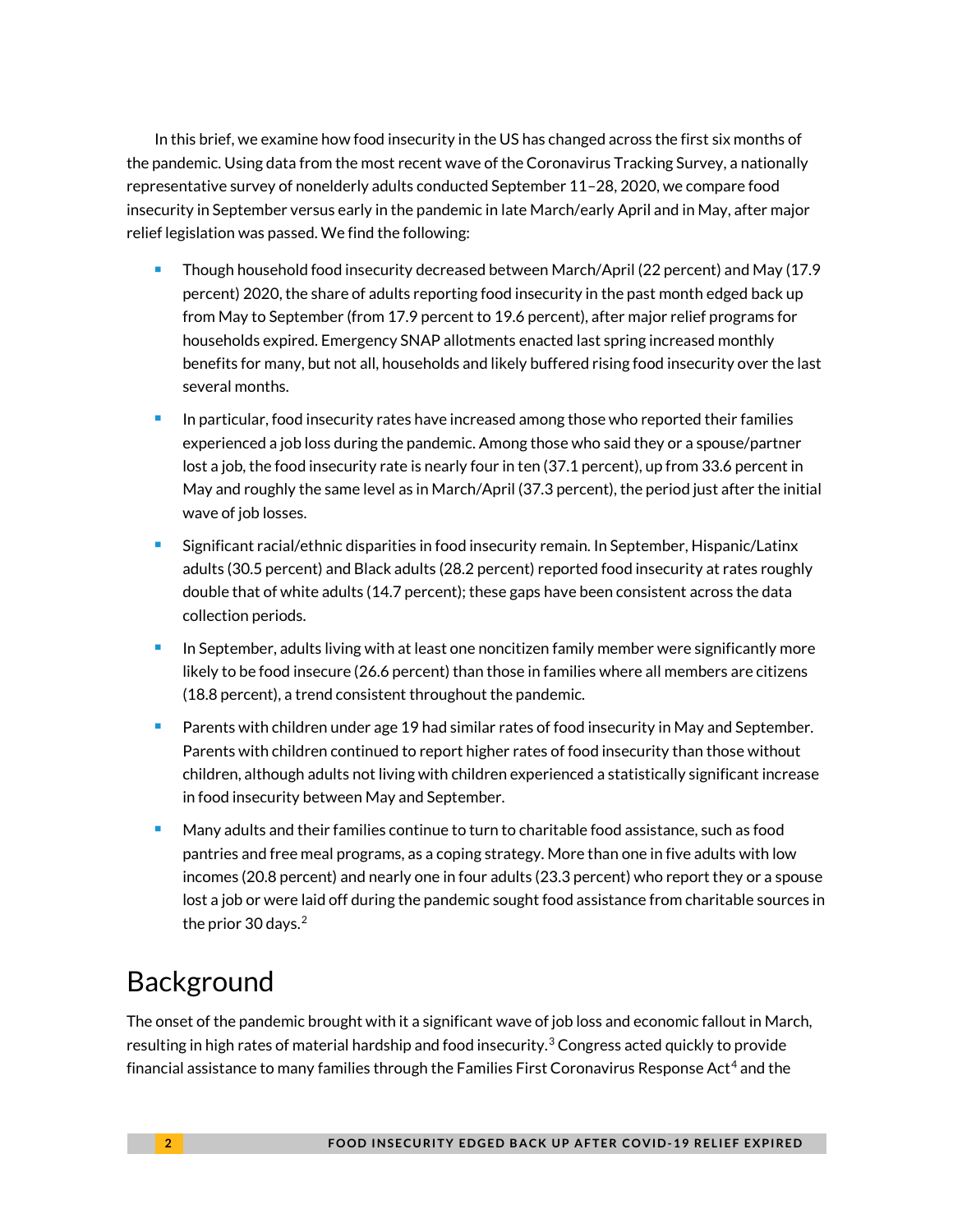Coronavirus Aid, Relief, and Economic Security (CARES) Act, [5](#page-9-4) although assistance diminished by the end of the summer. A \$600 weekly supplement to unemployment benefits expired at the end of July, and the Administration and Congress failed to reach agreement on a new round of stimulus payments or other economic relief. Although unemployment rates improved somewhat by early September and more economic activity resumed, $6$  the country continued to struggle with a significant economic recession amidst concerns about a potential second COVID-19 wave. [7](#page-9-6)

Notably, federal nutrition programs offered many families important assistance during the first six months of the pandemic. Congress suspended SNAP's three-month time limit for participants ages 18 to 49 who are not living with children. It authorized states to use emergency allotments to provide maximum benefits to eligible households, which were automatically approved for all states for the first two months of the pandemic. States are able to request extensions of this allotment as long as the federal government and state have declared a public health emergency.<sup>[8](#page-9-7)</sup> However, the maximum SNAP benefit has not been increased during the pandemic; this means that almost 40 percent of SNAP recipients with the lowest incomes who were already receiving maximum benefits received no additional assistance during this period.

The Families First Act also initiated Pandemic EBT (P-EBT), a new program that allowed states to supplement families' food budgets for the value of school meals missed when schools are closed, and in October Congress extended P-EBT through fiscal year 2021.<sup>[9](#page-9-8)</sup> A subsequent brief will explore food insecurity data for families with children in greater detail.

In this brief, we consider the trends in food insecurity among adults in the US during the pandemic, how September food insecurity levels vary across demographic groups, and the use of charitable food assistance.

### Results

*Though food insecurity declined between March/April and May 2020, overall food insecurity edged back upward between May and September, with one in five adults (19.6 percent) reporting in September that their households experienced food insecurity during the prior 30 days*.

In September 2020, 19.6 percent of adults ages 18 to 64 reported they experienced food insecurity in the prior 30 days, representing a 1.7 percentage point increase from May's rate of 17.9 percent. Although food insecurity moderately improved early in the pandemic between March/April (22 percent) and May (17.9 percent), those gains were partially eroded in September (figure 1).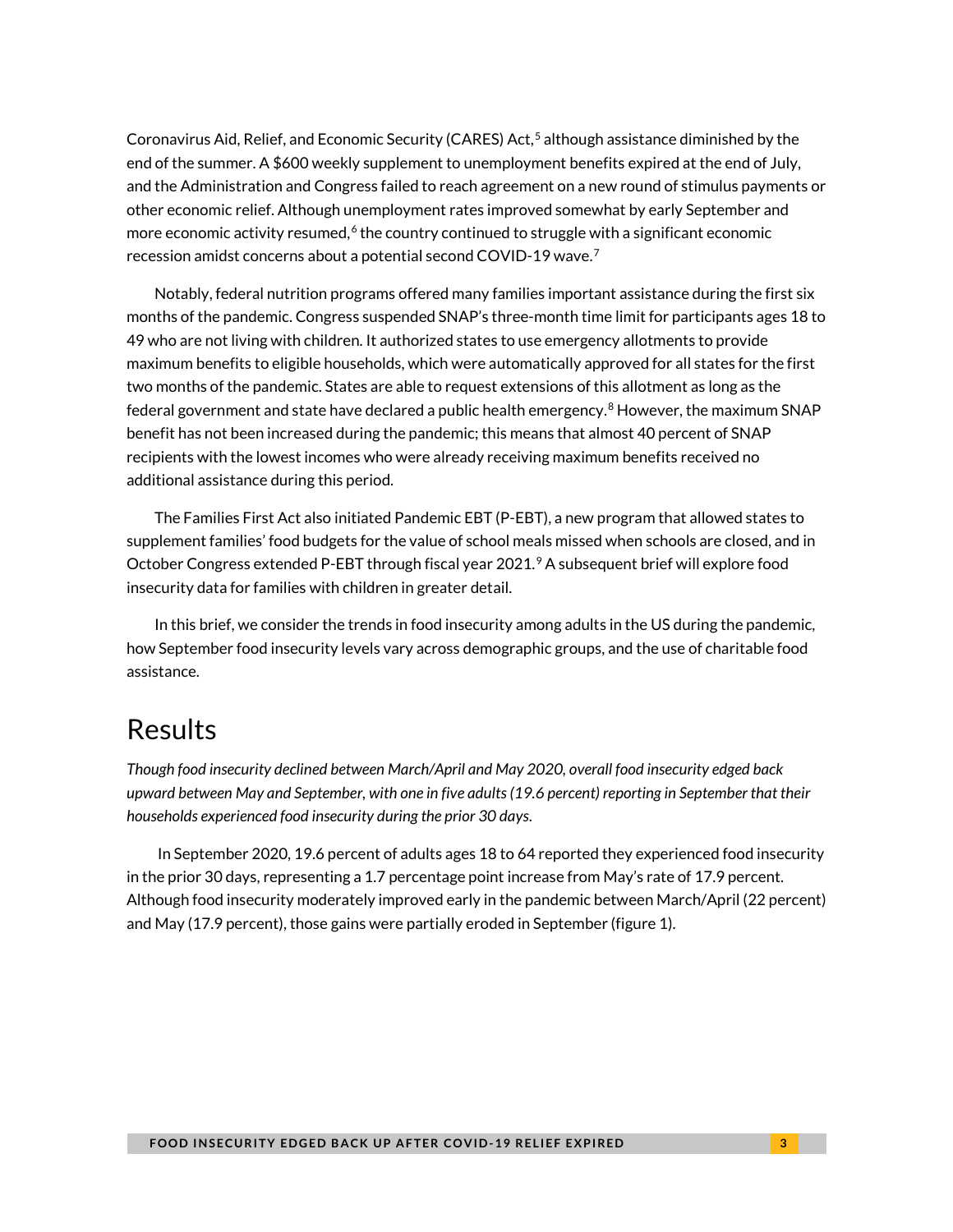#### FIGURE 1

### **Share of Adults Ages 18 to 64 Who Experienced Household Food Insecurity in the Past 30 days, March/April through September 2020**



**Sources:** Health Reform Monitoring Survey, quarter 1 2020. Urban Institute Coronavirus Tracking Survey, waves 1 and 2. The surveys were conducted March 25–April 10, May 14–27, and September 11–28, 2020.

**Notes:** \*/\*\*/\*\*\* Estimates differ significantly from March/April 2020 at the 0.10/0.05/0.01 levels, using two-tailed tests. ^/^^/^^^ Estimates differ significantly from May 2020 at the 0.10/0.05/0.01 levels, using two-tailed tests.

*Food insecurity decreased between March/April and May 2020 but again increased between May and September among adults whose families have experienced significant economic impacts during the pandemic.* 

Nearly four in ten adults (37.1 percent) who reported they or their spouse or partner lost a job or was laid off experienced food insecurity in the 30 days before the September survey. Food insecurity among these households reduced in May after pandemic economic assistance programs were implemented but increased again in September to roughly the same level seen early in the pandemic. More than one in five adults (21.5 percent) who reported their families experienced other negative employment impacts were food insecure in September, returning to a level similar to March/April after improving in May. Other negative economic impacts include a child under age 19 losing a job, someone in the family being furloughed or having reduced work hours, or someone in the family losing earnings or income from a job or business. For both categories, estimates may include adults whose families lost and then regained jobs, hours, or income since March and adults whose family employment or income has not recovered. Among adults who reported their family had not experienced job loss or other negative consequences of the pandemic recession, the food insecurity rate for the prior 30 days was 14.9 percent, similar to the level in May (figure 2).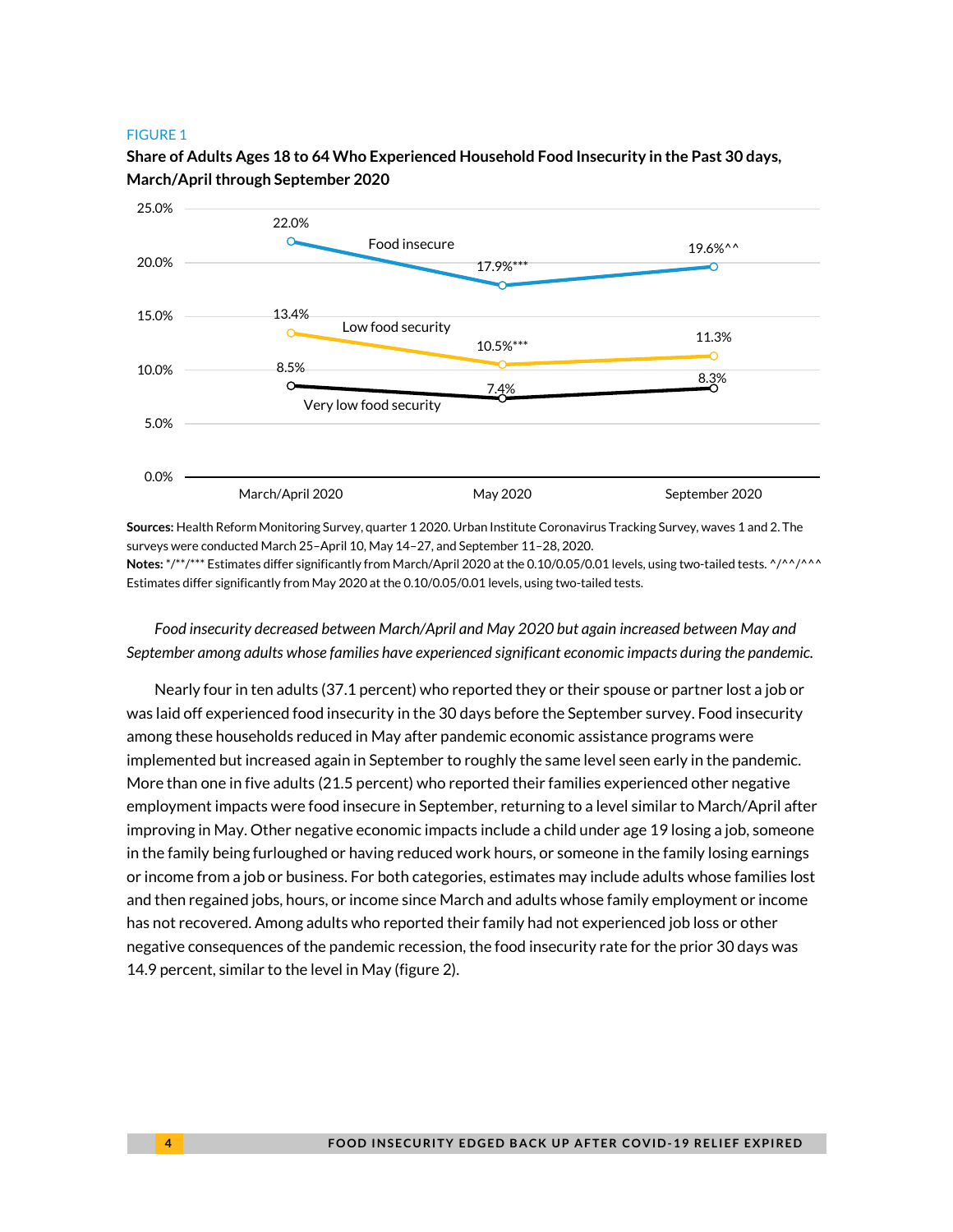#### FIGURE 2

**Share of Adults Ages 18 to 64 Who Experienced Household Food Insecurity in the Past 30 days, by Whether Someone in the Family Lost Work or Work-Related Income March/April through September 2020**



**Sources:** Health Reform Monitoring Survey, quarter 1 2020. Urban Institute Coronavirus Tracking Survey, waves 1 and 2. The surveys were conducted March 25–April 10, May 14–27, and September 11–28, 2020. **Notes:** \*/\*\*/\*\*\* Estimates differ significantly from March/April 2020 at the 0.10/0.05/0.01 levels, using two-tailed tests. ^/^^/^^^ Estimates differ significantly from May 2020 at the 0.10/0.05/0.01 levels, using two-tailed tests.

*Parents living with children under age 19 are consistently more likely to be food insecure than adults not living with children in the household, but the latter group experienced an uptick in food insecurity between May and September.*

Parents with children living in the household continued to experience higher rates of food insecurity overall, with nearly one in four parents (23.7 percent) reporting food insecurity in the 30 days before the September survey, compared with 17.3 percent of adults not residing with children. However, adults without children experienced a 2.1 percentage point increase in food insecurity between May and September 2020, while rates among parents were similar over the two time periods (figures 3 and 4).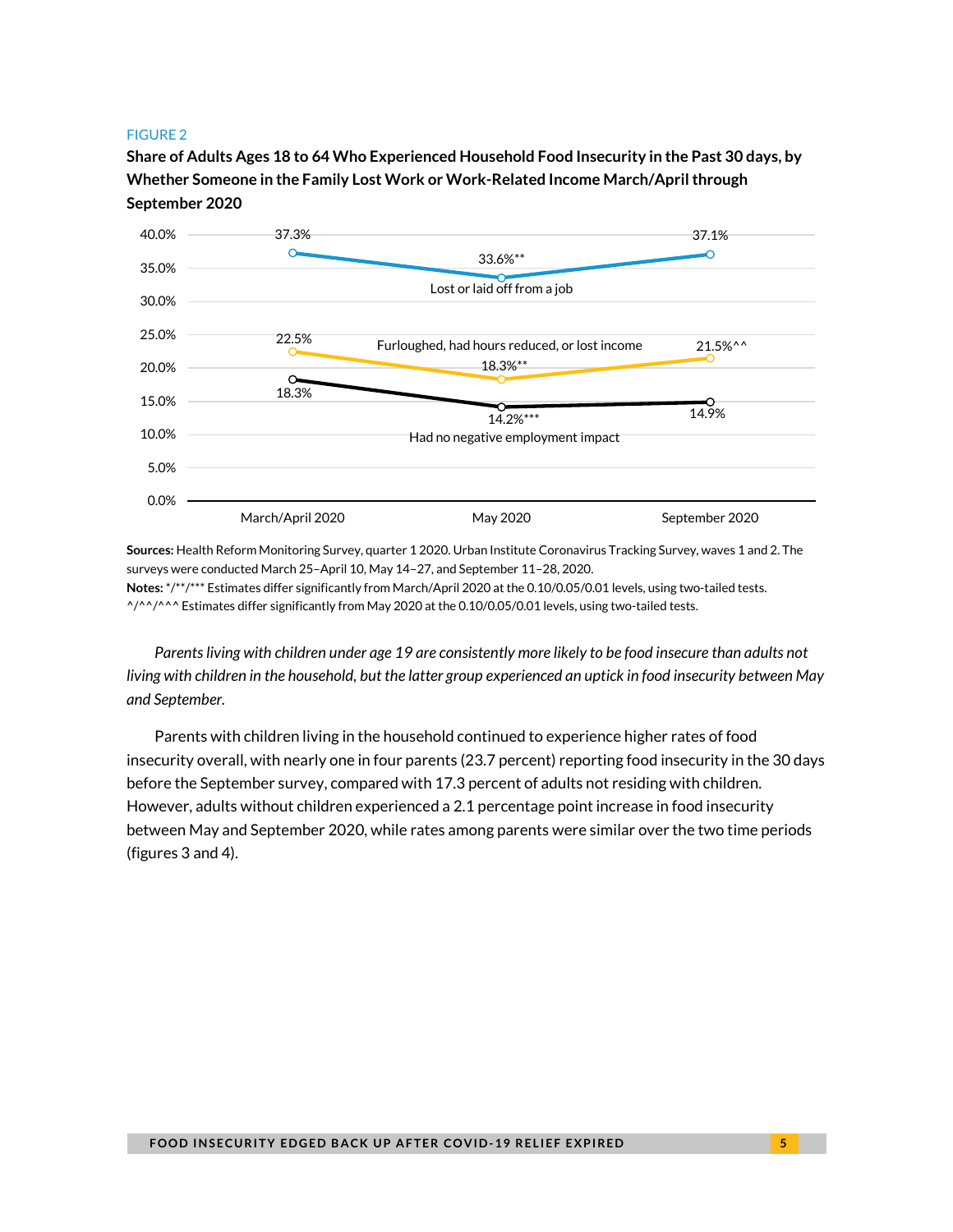#### FIGURE 3

**Share of Adults Ages 18 to 64 Who Experienced Household Food Insecurity in the Past 30 Days, by Presence of Children Under Age 19 in the Family, March/April through September 2020**



**Sources:** Health Reform Monitoring Survey, quarter 1 2020. Urban Institute Coronavirus Tracking Survey, waves 1 and 2. The surveys were conducted March 25–April 10, May 14–27, and September 11–28, 2020.

**Notes:** \*/\*\*/\*\*\* Estimates differ significantly from March/April 2020 at the 0.10/0.05/0.01 levels, using two-tailed tests. ^/^^/^^^ Estimates differ significantly from May 2020 at the 0.10/0.05/0.01 levels, using two-tailed tests.

*Significant racial/ethnic disparities in food insecurity have persisted throughout the pandemic, with Black and Hispanic/Latinx adults far more likely to be food insecure than their white counterparts.*

Hispanic/Latinx adults' and Black adults' household food insecurity rates reported in September were 30.5 and 28.2 percent, respectively, approximately double that of white households (14.7 percent; figure 4). Communities of color have experienced persistently high rates of food insecurity since the beginning of and before the pandemic. Black and Hispanic/Latinx adults are also much more likely to experience very low food security, which represents the most severe form of food hardship, such as skipping meals or going a whole day without food. More than one in ten (10.9 percent) Hispanic/Latinx adults and Black adults (10.7 percent) reported very low household food security, compared with 6.9 percent of white adults (data not shown).

Unfortunately, the survey sample size does not allow us to examine food insecurity rates for other racial and ethnic groups, such as Asian American, Pacific Islander, Alaskan Native, or Native American adults, nor non-Hispanic/Latinx adults who are more than one race. Overall, this group of adults and their households had food insecurity rates that were not statistically higher than those of their white counterparts (18.3 percent), but this grouping can mask significant variation among communities and the survey does not reach enough members of certain communities to capture their experiences. Other reports have shown the pandemic has exacerbated food insecurity among Asian American (FRAC 2020) and Native American (Feeding America 2015; Jernigan et al. 2016; NPR, RWJF, and T.H. Chan 2020)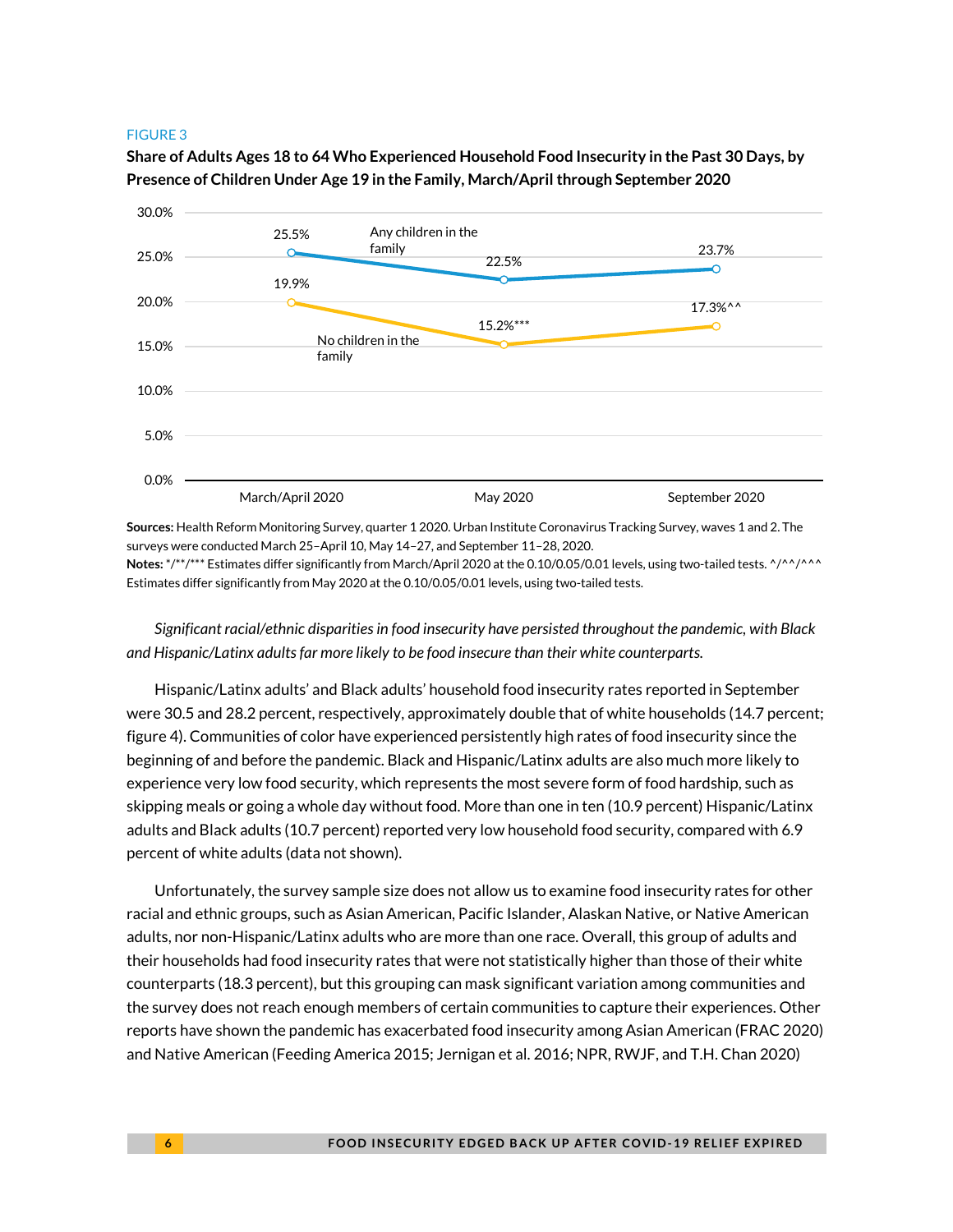populations, and prior studies have documented high rates of food insecurity among indigenous communities before the pandemic.

Overall, food insecurity is also associated with lower incomes. More than one in three adults (34.9 percent) with prepandemic family incomes below 250 percent of the federal poverty level reported household food insecurity in the past 30 days, compared with only 7.7 percent of adults with higher family incomes (figure 4).

*Families with at least one noncitizen member are significantly more likely to be food insecure than those where all family members are citizens.*

In September 2020, more than a quarter (26.6 percent) of adults with at least one noncitizen member in the family reported food insecurity in the prior 30 days, compared with 18.8 percent of adults where all family members are citizens (figure 4). This trend has persisted among families with noncitizen members across all three data collection points (data not shown for March/April and May).

### FIGURE 4

**Share of Adults Ages 18 to 64 Who Experienced Food Insecurity, Overall and by Prepandemic Family Income, Race/Ethnicity, and Presence of Own Children Under Age 19 in the Family, September 2020**



**Source:** Urban Institute Coronavirus Tracking Survey, wave 2. The survey was conducted September 11–28, 2020. **Notes:** FPL is federal poverty level. "Other" includes non-Hispanic/Latinx adults who are not Black or white or are more than one race. \*/\*\*/\*\*\* Estimates differ significantly from reference group (^) at the 0.10/0.05/0.01 levels, using two-tailed tests.

*Charitable food assistance is a common coping strategy for many families, especially those who have lost work or work-related income during the pandemic.*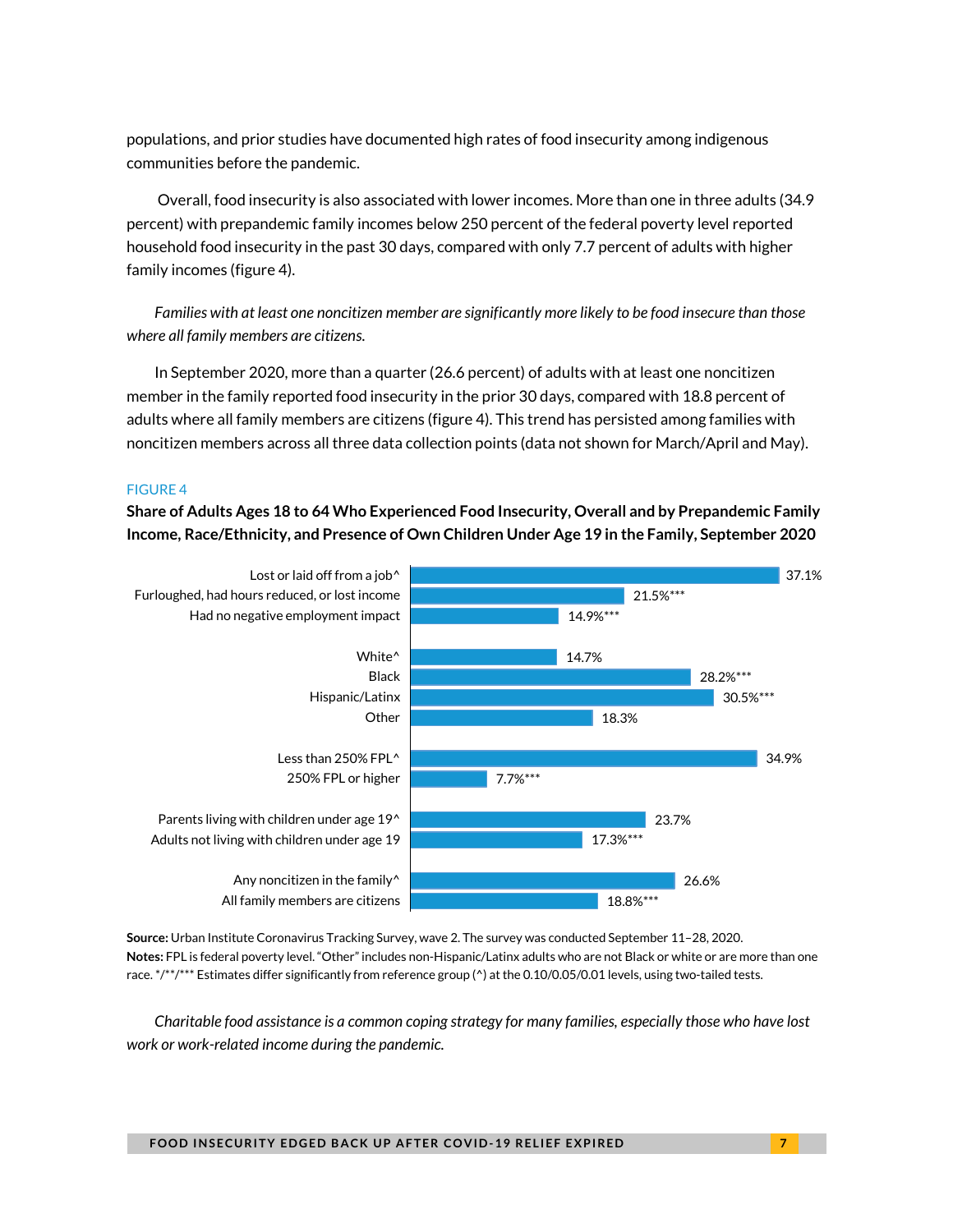Overall, more than one in ten adults (11.5 percent) reported receiving charitable food in the 30 days before the September survey. However, rates of charitable food assistance are markedly higher among adults whose families experienced job loss during the pandemic (23.3 percent)<sup>[10](#page-9-9)</sup> and families with lower incomes (20.8 percent). Black and Hispanic/Latinx adults' households are more than three times as likely to seek charitable food assistance as white families, which reflects the significant racial and ethnic disparities in food insecurity (figure 5).

### FIGURE 5

**Share of Adults Ages 18 to 64 Reporting Receipt of Any Charitable Food, Overall and by Impact of the Pandemic on Family Employment, Race/Ethnicity, and Family Income, September 2020**

![](_page_7_Figure_3.jpeg)

**Source:** Coronavirus Tracking Survey, wave 2. The survey was conducted Sept. 11–28, 2020. **Notes:** FPL is federal poverty level. "Other" includes non-Hispanic/Latinx adults who are not Black or white or are more than one race. \*/\*\*/\*\*\* Estimates differ significantly from reference group ( $\gamma$ ) at the 0.10/0.05/0.01 levels, using two-tailed tests.

### **Discussion**

After improving between March/April and May 2020, following significant economic assistance for many families, food insecurity rates increased again between May and September 2020, after the weekly \$600 unemployment supplement expired, absent other economic relief. The increase was moderate but statistically significant. Many factors may influence households' ability to afford consistent access to a nutritious diet, including an unequal economic recovery<sup>[11](#page-9-10)</sup> impacting many groups who are already at high risk of food insecurity, such as Black and Hispanic/Latinx households and households with low incomes. Adults who report their households experienced negative economic impacts during the pandemic recession have been particularly hard hit, and their food insecurity rates have returned to levels similar to those seen early in the pandemic before economic assistance was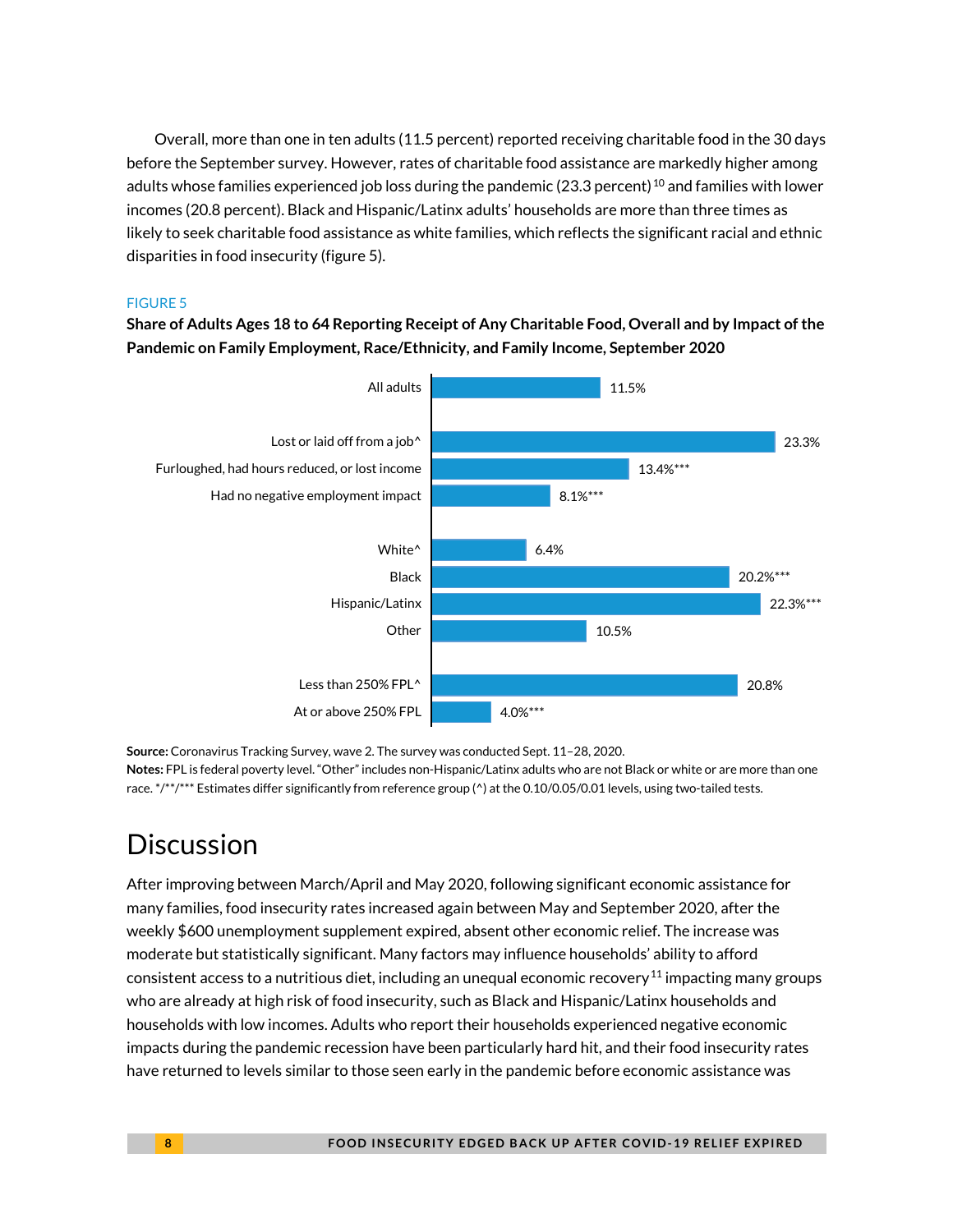widely available. An earlier Urban analysis (Karpman and Acs 2020) of May survey data found that adults whose families lost work or work-related income but were receiving unemployment benefits saw a decline in food insecurity from early in the pandemic, while those who had applied but not yet received benefits by May did not. The enhanced unemployment benefit loss, coupled with the likelihood that many people have already spent their stimulus checks, could have reduced the resources available to meet basic needs in September.

Federal nutrition programs have provided an important buffer for many families during this period,<sup>[12](#page-9-11)</sup> including emergency SNAP allotments provided in the Families First Coronavirus Response Act that have allowed states to boost the program's monthly household benefit to the maximum allowable amount. However, Congress has not taken action to raise the maximum benefit during this recession, which means that the nearly four in ten SNAP households who were deemed to have zero net income available for food and therefore the highest need did not receive any benefit boost during this recession (USDA 2019). This lack of action to raise the maximum benefit contrasts with the approach taken during the Great Recession, when the American Recovery and Reinvestment Act boosted the typical SNAP household benefit by about 16 percent. Research has indicated that this policy lever played an important role in reducing food insecurity during this period (Nord and Prell 2011).

The persistent and large disparities in food insecurity between households of color and white households intersect with disproportionate impacts of the COVID-19 pandemic on communities of color and should raise significant alarm. In addition, families with at least one noncitizen continue to experience higher rates of food insecurity compared with families where all members are citizens. This trend may relate to the exclusion of noncitizens and many mixed-status families from some pandemic assistance programs, as well as the ongoing chilling effects of the public charge rule and the challenging immigration climate (Bernstein et al. 2020).

## Data and Methods

This brief uses data from the Urban Institute's Coronavirus Tracking Survey, a nationally representative internet-based survey of nonelderly adults designed to assess how the COVID-19 pandemic is affecting adults and their families and how those effects change over time. A total of 4,352 adults ages 18 to 64 participated in the first wave of the tracking survey, which was fielded May 14–27, 2020, and 4,007 adults participated in the second wave, which was fielded September 11–28, 2020. Respondents for both waves were sampled from the 9,032 adults who participated in the most recent round of the Health Reform Monitoring Survey (HRMS), which was fielded March 25 through April 10, 2020. About 89 percent of the participants in the second wave of the tracking survey also participated in the first wave, providing a sample of 3,564 adults represented in all three rounds of data collection. This group constitutes the analytic sample for the estimated changes in food security between March/April, May, and September 2020 described in this brief.

The HRMS sample is drawn from Ipsos's KnowledgePanel, the nation's largest probability-based online panel. The panel is recruited from an address-based sampling frame covering 97 percent of US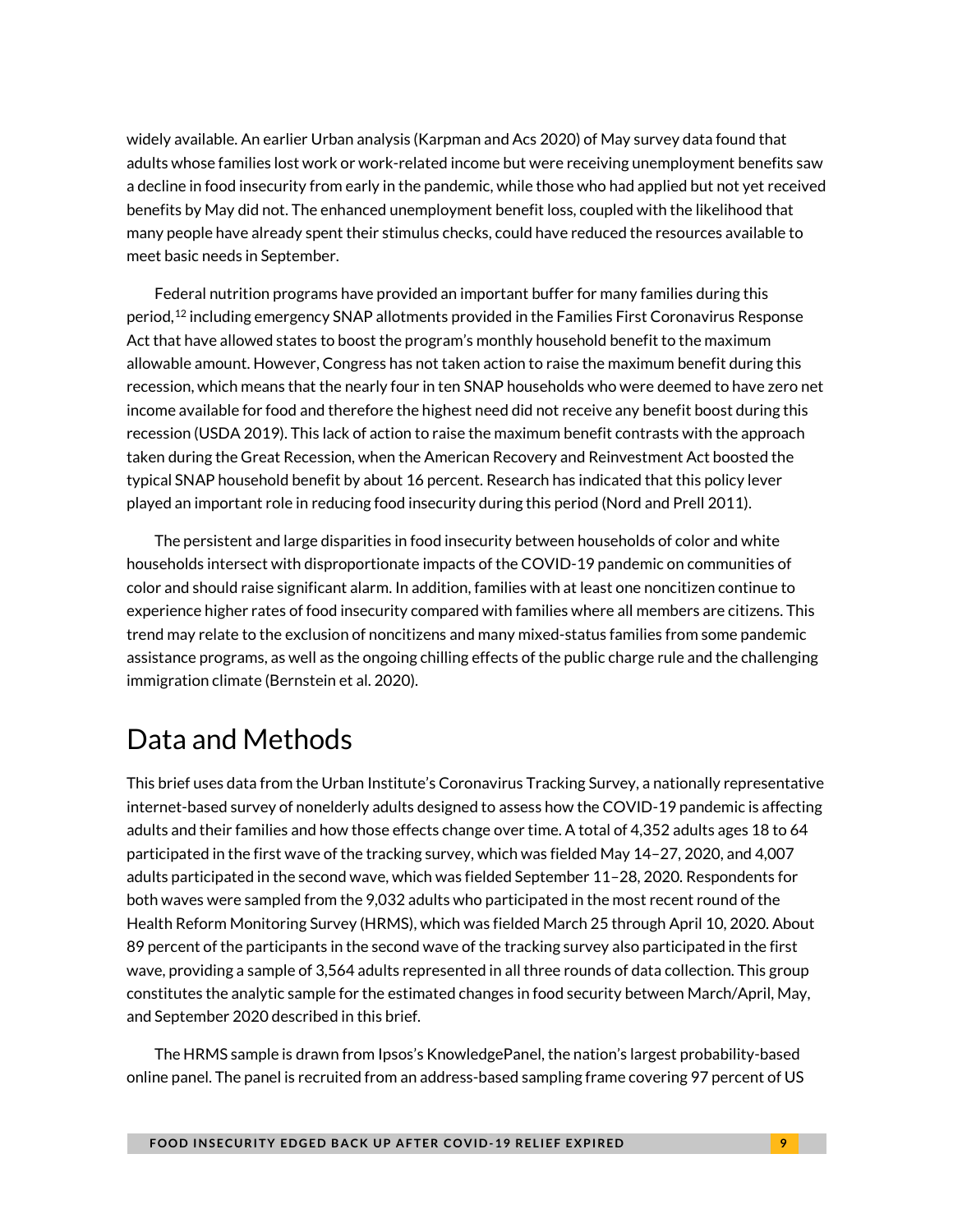<span id="page-9-3"></span>households and includes households with and without internet access. Participants can take the survey in English or Spanish.

<span id="page-9-6"></span><span id="page-9-5"></span><span id="page-9-4"></span>The Coronavirus Tracking Survey includes an oversample of Black and Hispanic/Latinx HRMS participants. Survey weights adjust for unequal selection probabilities and are poststratified to the characteristics of the national nonelderly adult population based on benchmarks from the Current Population Survey and American Community Survey. We also adjust the September tracking survey weights to address differential nonresponse among participants in the March/April HRMS. Because nonresponse in the September survey is greater among HRMS participants experiencing negative employment effects and material hardship during the pandemic and these effects differ based on demographic characteristics, we adjust the weights so that work status and employment and hardship outcomes reported in March/April among the September sample are consistent with the outcomes reported among the full March/April HRMS sample both overall and within key demographic subgroups. These adjustments make the September tracking survey sample more representative of the sample initially drawn in March/April and mitigate nonresponse bias in estimated changes over time in the pandemic's impact.

<span id="page-9-10"></span><span id="page-9-9"></span><span id="page-9-8"></span><span id="page-9-7"></span>The margin of sampling error, including the design effect, for the sample of adults in the second wave of the tracking survey that participated in all three rounds of data collection is plus or minus 2.1 percentage points for a 50 percent statistic at the 95 percent confidence level. Additional information about the March/April 2020 HRMS and the questionnaires for the HRMS and first and second waves of the Coronavirus Tracking Survey can be found a[t hrms.urban.org.](https://hrms.urban.org/)

### <span id="page-9-11"></span>**Notes**

- <span id="page-9-0"></span> $1$  Our estimate of household food insecurity is based on the six-item short form of the US Department of Agriculture's Household Food Security Survey Module and uses a 30-day reference period. Respondents with two-to-four affirmative responses are defined as having low household food security, and respondents with fiveto-six affirmative responses are defined as having very low household food security. These groups are jointly defined as food insecure. Affirmative responses include reporting that it was often or sometimes true that the food the household bought didn't last, and the household didn't have money to get more; it was often or sometimes true that the household could not afford to eat balanced meals; adults in the household ever cut the size of meals or skipped meals because there was not enough money for food; meals were cut or skipped for 3 or more of the past 30 days; the respondent ate less than they felt they should because there wasn't enough money for food; and the respondent was ever hungry but didn't eat because there wasn't enough money for food.
- <span id="page-9-1"></span> $^2$  The estimated share of adults in families experiencing job loss who reported receiving charitable food in the past 30 days differs slightly from the estimate in a companion brief using the September tracking survey data (Karpman, Zuckerman, and Kenney 2020) because of differences in the samples used for each brief. Our analysis for this brief focuses on the subset of the September tracking survey sample that participated in all three rounds of data collection (March/April, May, and September), whereas estimates for the other brief are based on the full September survey sample. Each sample is weighted separately to be nationally representative of the nonelderly adult population.
- <span id="page-9-2"></span> $^3$  Elaine Waxman, "More Than One in Five US Adults Experienced Food Insecurity in the Early Weeks of the Pandemic," *Urban Wire* (blog), Urban Institute, April 28, 2020[. https://www.urban.org/urban-wire/more-one](https://www.urban.org/urban-wire/more-one-five-us-adults-experienced-food-insecurity-early-weeks-pandemic)[five-us-adults-experienced-food-insecurity-early-weeks-pandemic.](https://www.urban.org/urban-wire/more-one-five-us-adults-experienced-food-insecurity-early-weeks-pandemic)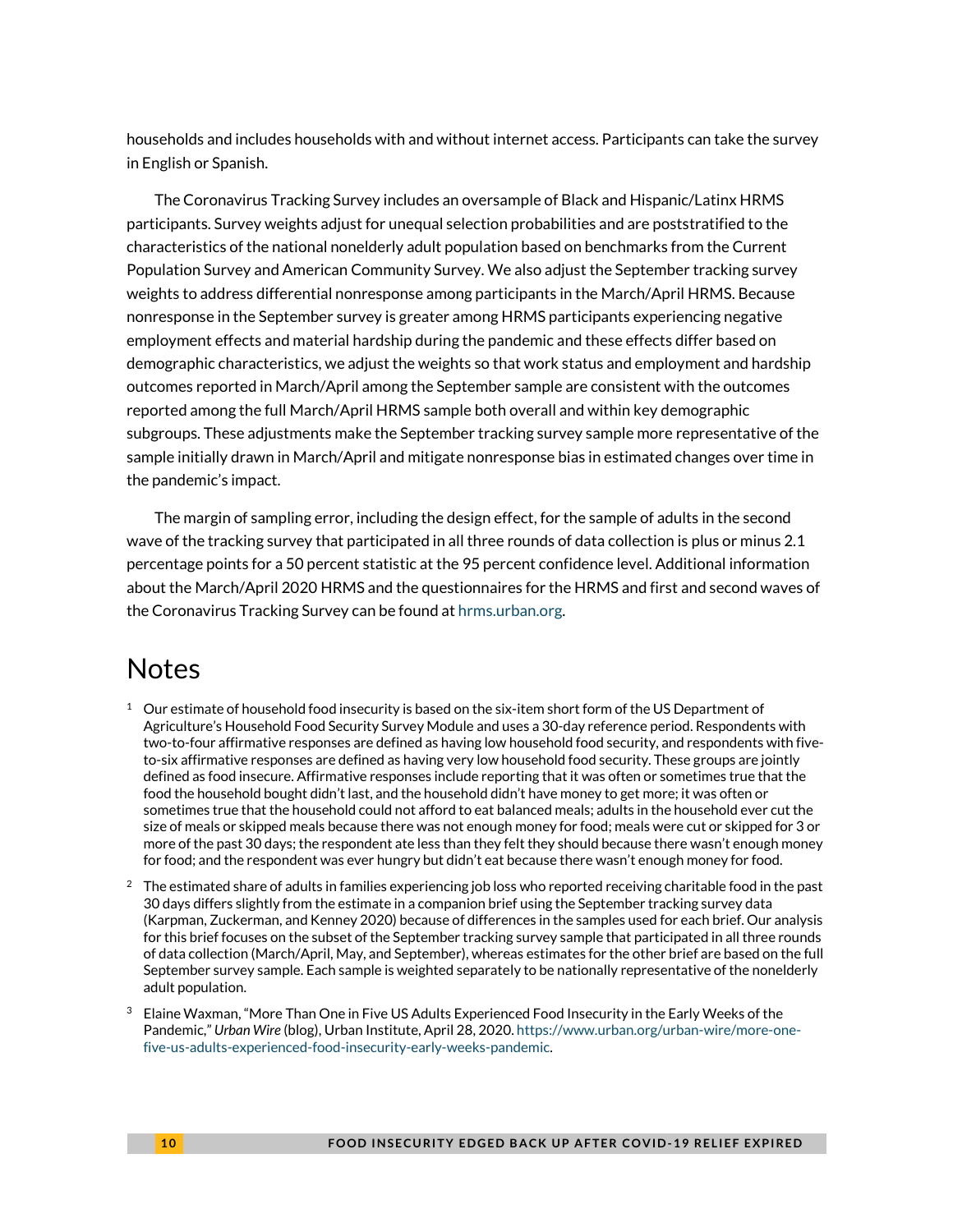- <sup>4</sup> Families First Coronavirus Response Act, Pub. L. No. 116-127, [https://www.dol.gov/agencies/whd/pandemic/ffcra-employee-paid-leave.](https://www.dol.gov/agencies/whd/pandemic/ffcra-employee-paid-leave)
- <sup>5</sup> Coronavirus Aid, Relief, and Economic Security (CARES) Act, Pub. L. No. 116-136, [https://www.congress.gov/bill/116th-congress/house-bill/748.](https://www.congress.gov/bill/116th-congress/house-bill/748) See Coronavirus Supplemental Appropriations Summary, US Senate, Committee on Appropriations, March 31, 2020, [https://www.appropriations.senate.gov/imo/media/doc/Coronavirus%20Supplemental%20Appropriations%20](https://www.appropriations.senate.gov/imo/media/doc/Coronavirus%20Supplemental%20Appropriations%20Summary_FINAL.pdf) [Summary\\_FINAL.pdf.](https://www.appropriations.senate.gov/imo/media/doc/Coronavirus%20Supplemental%20Appropriations%20Summary_FINAL.pdf)
- <sup>6</sup> "Labor Force Statistics from the Current Population Survey," US Bureau of Labor Statistics, accessed October 21, 2020[, https://www.bls.gov/cps/cpsatabs.htm.](https://www.bls.gov/cps/cpsatabs.htm)
- $^7$  Noah Higgins-Dunn, "Coronavirus Cases Grow in More Than Half of U.S. States Pushing Nationwide Number Higher," CNBC, September 22, 2020[, https://www.cnbc.com/2020/09/22/coronavirus-cases-grow-in-more](https://www.cnbc.com/2020/09/22/coronavirus-cases-grow-in-more-than-half-of-us-states.html)[than-half-of-us-states.html.](https://www.cnbc.com/2020/09/22/coronavirus-cases-grow-in-more-than-half-of-us-states.html)
- <sup>8</sup> Center on Budget and Policy Priorities, "States Are Using Much-Needed Temporary Flexibility in SNAP to Respond to COVID-19 Challenges," October 8, 2020[, https://www.cbpp.org/research/food-assistance/states](https://www.cbpp.org/research/food-assistance/states-are-using-much-needed-temporary-flexibility-in-snap-to-respond-to)[are-using-much-needed-temporary-flexibility-in-snap-to-respond-to.](https://www.cbpp.org/research/food-assistance/states-are-using-much-needed-temporary-flexibility-in-snap-to-respond-to)
- <sup>9</sup> Continuing Appropriations Act, 2021 and Other Extensions Act, H.R., 116th Cong., 2nd Sess., [https://appropriations.house.gov/sites/democrats.appropriations.house.gov/files/CR1\\_01\\_SUSP\\_xml.2020.9.22.](https://appropriations.house.gov/sites/democrats.appropriations.house.gov/files/CR1_01_SUSP_xml.2020.9.22.1803%20%28002%29.pdf) [1803%20%28002%29.pdf.](https://appropriations.house.gov/sites/democrats.appropriations.house.gov/files/CR1_01_SUSP_xml.2020.9.22.1803%20%28002%29.pdf)
- <sup>10</sup> See note 2.
- $11$  Heather Long, Andrew Van Dam, Alyssa Fowers, and Leslie Shapiro, "The COVID-19 Recession is the Most Unequal in Modern U.S. History," *Washington Post,* September 2020, [https://www.washingtonpost.com/graphics/2020/business/coronavirus-recession-equality/.](https://www.washingtonpost.com/graphics/2020/business/coronavirus-recession-equality/)
- $12$  "States Are Using Much-Needed Temporary Flexibility in SNAP to Respond to COVID-19 Challenges" (fact sheet), Center on Budget and Policy Priorities, October 8, 2020[, https://www.cbpp.org/research/food](https://www.cbpp.org/research/food-assistance/states-are-using-much-needed-temporary-flexibility-in-snap-to-respond-to)[assistance/states-are-using-much-needed-temporary-flexibility-in-snap-to-respond-to.](https://www.cbpp.org/research/food-assistance/states-are-using-much-needed-temporary-flexibility-in-snap-to-respond-to)

### References

- Bernstein, Hamutal, Jorge González, Dulce Gonzalez, and Jahnavi Jagannath. 2020. ["Immigrant-Serving](https://www.urban.org/research/publication/immigrant-serving-organizations-perspectives-covid-19-crisis)  [Organizations' Perspectives on the COVID-19 Crisis."](https://www.urban.org/research/publication/immigrant-serving-organizations-perspectives-covid-19-crisis) Washington, DC: Urban Institute.
- Feeding America. 2015. *[Map the Meal Gap: Highlights of Findings for Overall and Child Food Insecurity.](https://www.feedingamerica.org/sites/default/files/research/map-the-meal-gap/2013/map-the-meal-gap-2013-exec-summ.pdf)* Chicago: Feeding America.
- FRAC (Food Resource and Action Center). 2020[. "High Rates of Food Insecurity Are Hiding Among Asian Pacific](https://frac.org/wp-content/uploads/issue-brief-apa-2020.pdf)  [American Populations."](https://frac.org/wp-content/uploads/issue-brief-apa-2020.pdf) Washington, DC: FRAC.
- Jernigan, Valarie Blue Bird, Kimberly R. Huyser, Jimmy Valdes, and Vanessa Watts Simonds. 2016[. "Food Insecurity](https://www.ncbi.nlm.nih.gov/pmc/articles/PMC5422031/)  [among American Indians and Alaska Natives: A National Profile using the Current Population Survey-Food](https://www.ncbi.nlm.nih.gov/pmc/articles/PMC5422031/)  [Security Supplement."](https://www.ncbi.nlm.nih.gov/pmc/articles/PMC5422031/) *Journal of Hunger and Environmental Nutrition* 12 (1): 1–10.
- Karpman, Michael, and Gregory Acs. 2020. ["Unemployment Insurance and Economic Impact Payments Associated](https://www.urban.org/research/publication/unemployment-insurance-and-economic-impact-payments-associated-reduced-hardship-following-cares-act)  [with Reduced Hardship Following CARES Act."](https://www.urban.org/research/publication/unemployment-insurance-and-economic-impact-payments-associated-reduced-hardship-following-cares-act) Washington, DC: Urban Institute.
- Karpman, Michael, Stephen Zuckerman, and Genevieve M. Kenney. 2020. "Uneven Recovery Leaves Many Hispanic, Black, and Low-Income Adults Struggling." Washington, DC: Urban Institute.
- Nord, Mark, and Mark Prell. 2011. *Food Security Improved Following the 2009 ARRA Increase in SNAP Benefits*. Economic Research Report No. ERR-116. Washington, DC: US Department of Agriculture, Economic Research Service.
- NPR, RWJF, and T.H. Chan (NPR, Robert Wood Johnson Foundation, Harvard T.H. Chan School of Public Health). 2020. *[The Impact of Coronavirus on Households, by Race/Ethnicity.](https://www.rwjf.org/en/library/research/2020/09/the-impact-of-coronavirus-on-households-across-america.html)* Washington, DC: NPR, RWJF, and T.H. Chan.
- USDA (United States Department of Agriculture, Food and Nutrition Services). 2019. *[Characteristics of Supplemental](https://fns-prod.azureedge.net/sites/default/files/resource-files/Characteristics2018.pdf)  [Nutrition Assistance Program Households: Fiscal Year 2018.](https://fns-prod.azureedge.net/sites/default/files/resource-files/Characteristics2018.pdf)* Report SNAP-19-CHAR. Washington, DC: USDA.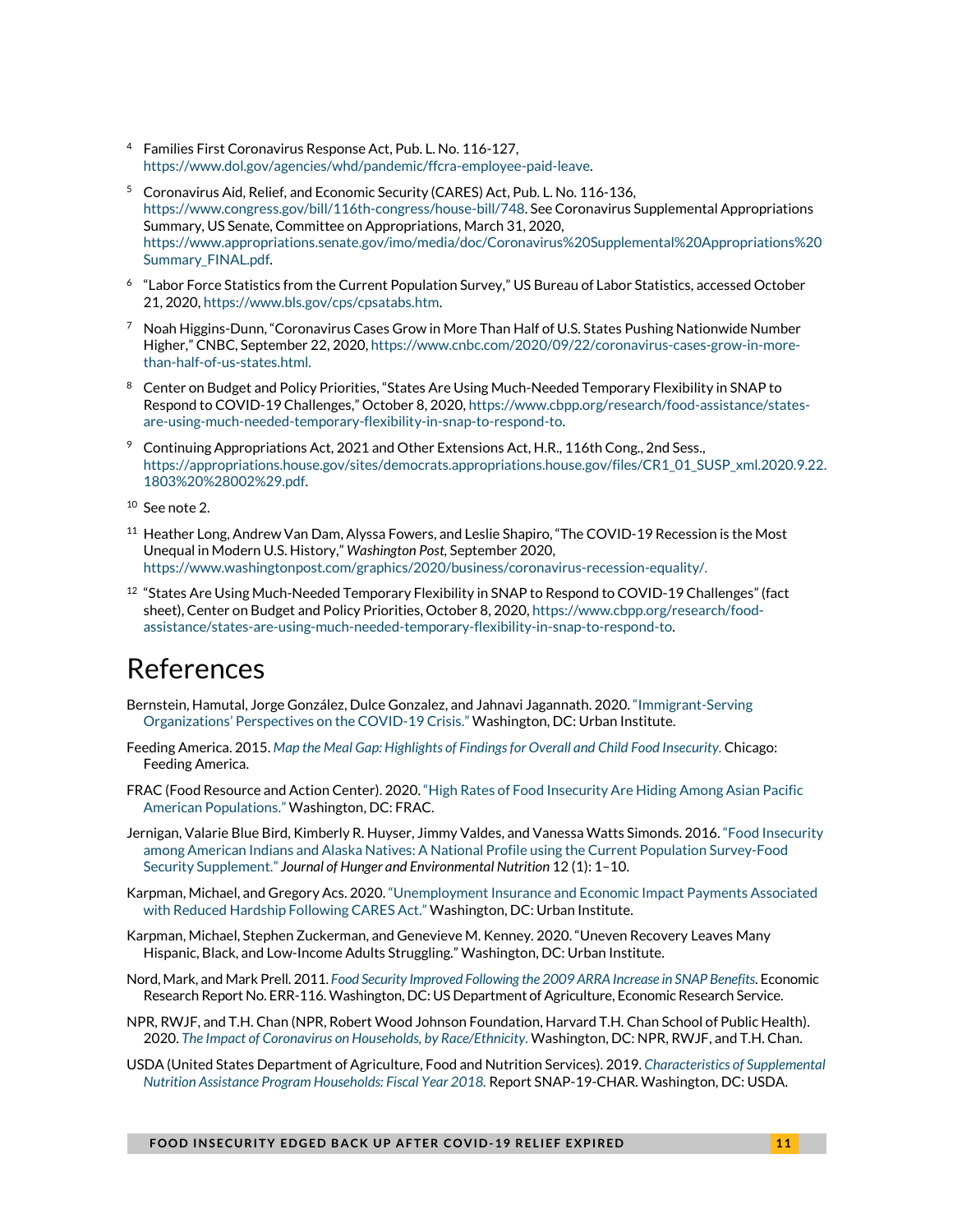# About the Authors

**Elaine Waxman** is a senior fellow in the Income and Benefits Policy Center. Her expertise includes food insecurity, nutrition, the food assistance safety net, and social determinants of health disparities, as well as broader issues affecting families and communities with low incomes. Waxman is part of the leadership team coordinating Urban's From Safety Net to Solid Ground initiative. Before joining Urban, Waxman served for six years as vice president for research and nutrition at Feeding America, where she oversaw research on food insecurity and nutrition, federal nutrition programs, the intersection of hunger and health, and the circumstances and experiences of individuals seeking charitable food assistance. She received her MPP and PhD from the University of Chicago, where she is currently a lecturer at the School of Social Service Administration.

**Poonam Gupta** is a research analyst in the Income and Benefits Policy Center at the Urban Institute, where she focuses on social safety net policy. She works on several projects related to federal nutrition programs and food insecurity. Gupta holds BAs in public health and Spanish from the Johns Hopkins University and an MSPH in international health from the Johns Hopkins School of Public Health.

**Dulce Gonzalez** is a research analyst in the Health Policy Center. Before joining Urban, she interned at the Georgetown University Center for Children and Families, where she conducted qualitative and quantitative analyses on Medicaid, the Children's Health Insurance Program, and the Affordable Care Act. Gonzalez has also worked at the nonprofit organization Maternal and Child Health Access, where she evaluated health and well-being outcomes for women in the Welcome Baby Program, a perinatal home visiting program. She received her MPP from Georgetown University.